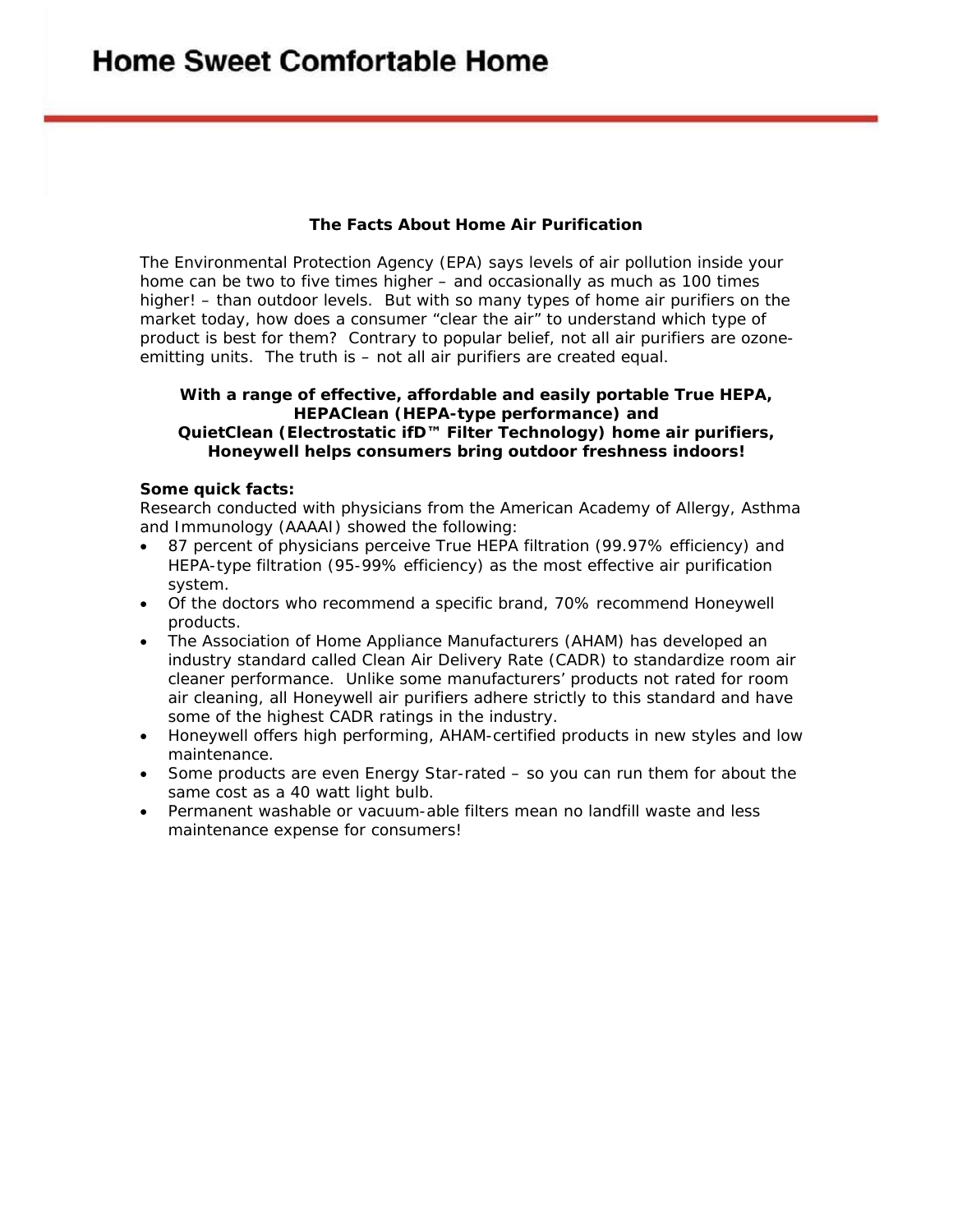## *Types of Air Purifiers:*

| Honeywell<br>Product | Type      | Description                                                                                                                                                                                                                                                                                                                                                                                                                                                                                                                                                                                                                                                                                                                                                                                                                                                  | <b>Best For</b>                                                                                                                                                                                                                                                                                                                                                            |
|----------------------|-----------|--------------------------------------------------------------------------------------------------------------------------------------------------------------------------------------------------------------------------------------------------------------------------------------------------------------------------------------------------------------------------------------------------------------------------------------------------------------------------------------------------------------------------------------------------------------------------------------------------------------------------------------------------------------------------------------------------------------------------------------------------------------------------------------------------------------------------------------------------------------|----------------------------------------------------------------------------------------------------------------------------------------------------------------------------------------------------------------------------------------------------------------------------------------------------------------------------------------------------------------------------|
| Name                 |           |                                                                                                                                                                                                                                                                                                                                                                                                                                                                                                                                                                                                                                                                                                                                                                                                                                                              |                                                                                                                                                                                                                                                                                                                                                                            |
| <b>TrueHEPA</b>      | True HEPA | The gold standard in air<br>$\bullet$<br>purification continues to be<br>products that feature True<br><b>HEPA filtration. True HEPA</b><br>filtration is a mechanical<br>system that utilizes a fan to<br>draw the air in from the<br>room and force it through a<br>glass fiber HEPA paper filter<br>air purifiers are 99.97<br>percent efficient at<br>removing microscopic<br>particles (as small as 0.3<br>microns in size)<br><b>HEPA filters are available</b><br>$\bullet$<br>in both permanent and<br>replacement options, so<br>consumers can choose<br>which type works best<br>for them. The filter is<br>vacuum-able for easy<br>maintenance,<br>recommended every<br>three months. Plus,<br>there's no landfill waste!<br>True HEPA air purifiers do<br>٠<br>not use ionization to<br>remove particles from the<br>air so ozone is not emitted | Ideal for anyone<br>suffering from any<br>type of airborne<br>allergies, asthma or<br>other breathing<br>disorders; great<br>option for babies,<br>children and seniors                                                                                                                                                                                                    |
| HEPAClean            | HEPA-Type | from the filtration process.<br>For general, all-around air<br>$\bullet$<br>purification and particle<br>reduction, permanent<br>HEPA-type filtration offers<br>good cleaning with 99<br>percent efficiency at<br>removing airborne particles<br>that pass through the filter.<br>This technology uses a fan<br>to circulate the filtered air.<br>The filter is vacuum-able for<br>$\bullet$<br>easy maintenance<br>(suggested every three<br>months)<br>Offers an affordable option<br>$\bullet$<br>for air purification<br>HEPA-type filtration does<br>$\bullet$<br>not use ionization to<br>remove particles from the<br>air so ozone is not emitted<br>during the filtration process.<br>Some models do provide                                                                                                                                         | Ideal for those who<br>want to freshen and<br>clean the air in a<br>room or for those<br>suffering from typical<br>airborne allergies;<br>great option for<br>consumers on a<br>budget<br>Consumers who have<br>asthma or other<br>breathing conditions<br>should operate these<br>products with the<br>optional ionization<br>turned off (as easy<br>as pushing a button) |